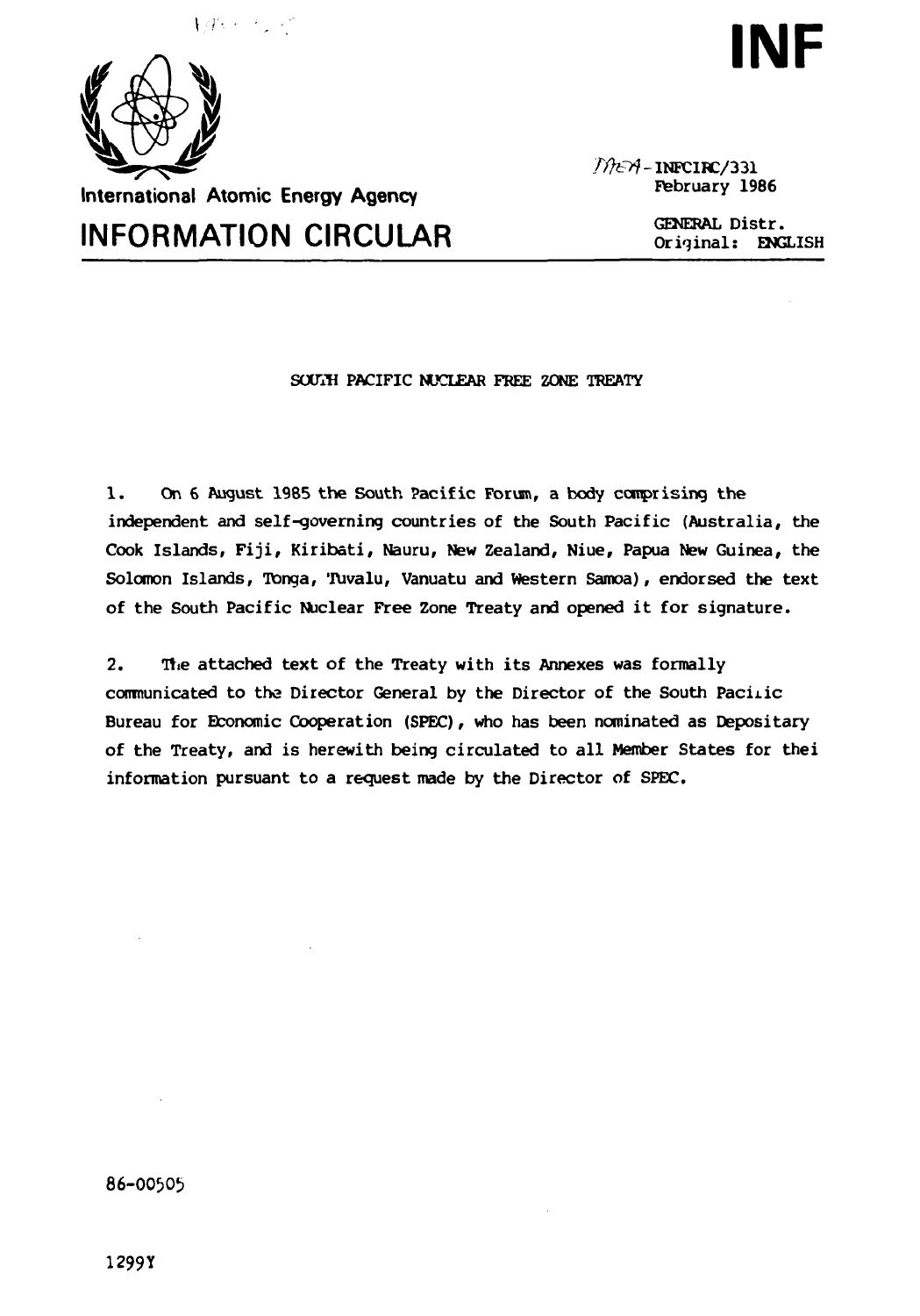### SOUTH PACIFIC NUCLEAR FREE ZONE TREATY

### PREAMBLE

### The Parties to this Treaty,

United in their commitment to a world at peace;

Gravely concerned that the continuing nuclear arms race presents the risk of nuclear war which would have devastating consequences for all people;

Convinced that all countries have an obligation to make every effort to achieve the goal of eliminating nuclear weapons, the terror which they hold for humankind and the threat which they pose to life on earth;

Believing that regional arms control measures can contribute to global efforts to reverse the nuclear arms race and promote the national security of each country in the region and the common security of all;

Determined to ensure, so far as lies within their power, that the bounty and beauty of the land and sea in their region shall remain the heritage of their peoples and their descendants in perpetuity to be enjoyed by all in peace;

Reaffirming the importance of the Treaty on the Non-Proliferation of Nuclear Weapons (NPT) in preventing the proliferation of nuclear weapons and in contributing to world security;

Noting, in particular, that Article VII of the NPT recognizes the right of any group of States to conclude regional treaties in order to assure the total absence of nuclear weapons in their respective territories;

Noting that the prohibitions of emplantation and emplacement of nuclear weapons on the seabed and the ocean floor and in the subsoil thereof contained in the Treaty on the Prohibition of the Emplacement of Nuclear Weapons and Other Weapons of Mass Destruction on the Seabed and the Ocean Floor and in the Subsoil Thereof apply in the South Pacific;

Noting also that the prohibition of testing of nuclear weapons in the atmosphere or under water, including territorial waters or high seas, contained in the Treaty Banning Nuclear Weapon Tests in the Atmosphere, in Outer Space and Under Water applies in the South Pacific;

Determined to keep the region free of environmental pollution by radioactive wastes and other radioactive matter;

Guided by the decision of the Fifteenth South Pacific Forum at Tuvalu that a nuclear free zone should be established in the region at the earliest possible opportunity in accordance with the principles set out in the communiqué of that meeting;

Have agreed as follows: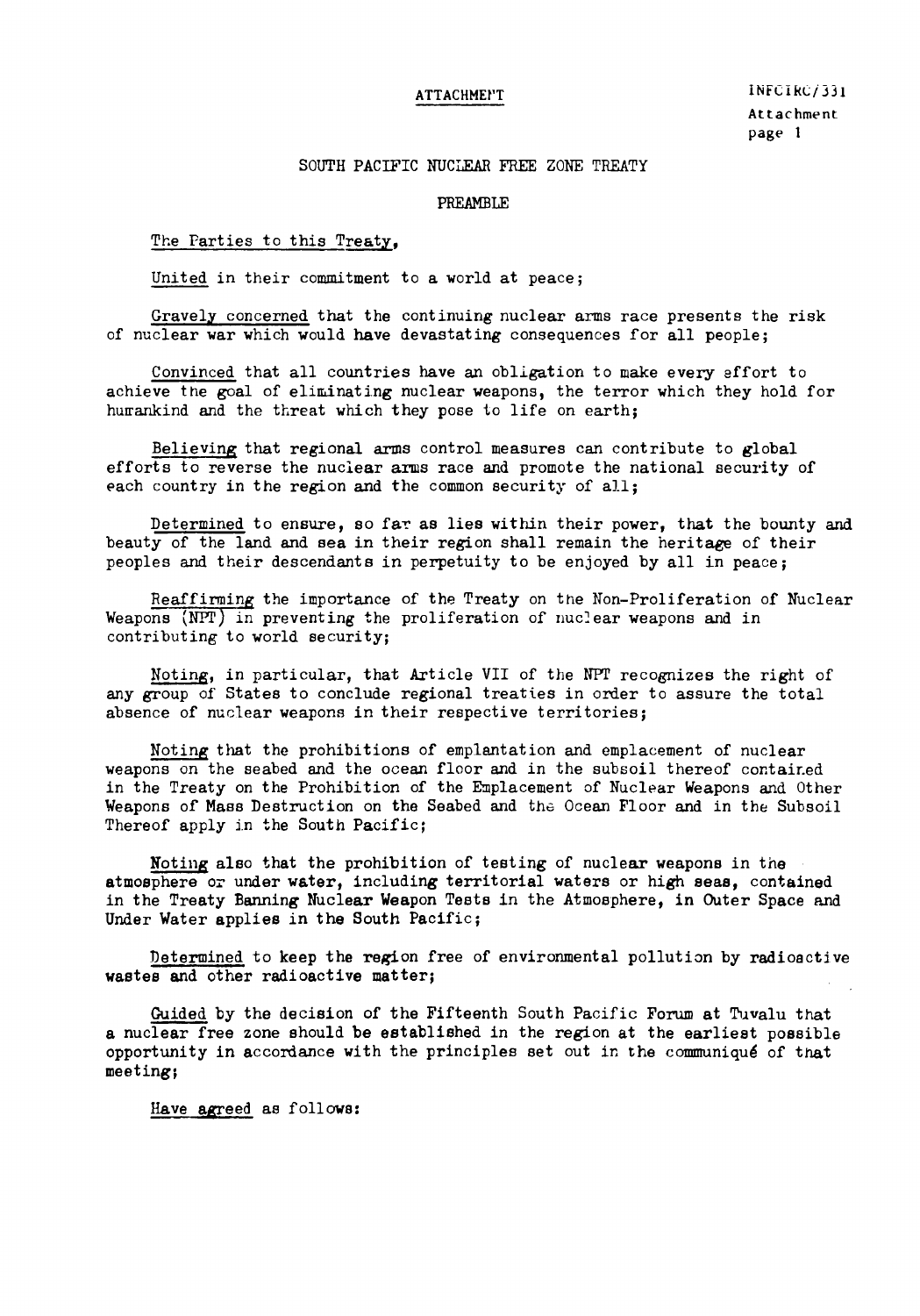**INFCIRC/331** 

**Attachment page 2** 

### ARTICLE 1

### **USACE OF TERMS**

For the purposes of this Treaty and its Protocols:

**(a) "South Pacific Nuclear Free Zone" means the areas described in Annex 1 as illustrated by the map attached to that Annex;** 

**(b) "territory" means internal waters, territorial sea and archipelagic waters, the seabed and subsoil beneatn, the land territory and the airspace above them;** 

**(c) "nuclear explosive device" means any nuclear weapon or other explosive device capable of releasing nuclear energy, irrespective of the purpose for which it could be used. The term includes such a weapon or device in unassembled and partly assembled forms, but does not include the means of transport or delivery of such a weapon or device if separable from and not an indivisible part of it;** 

**(d) "stationing" means emplantation, emplacement, transportation on land or inland waters, stockpiling, storage, installation and deployment.** 

### **ARTICLE 2**

### **APPLICATION OF THE TREATY**

**1. Except where otherwise specified, this Treaty and its Protocols shall apply to territory within the South Pacific Nuclear Free Zone.** 

**2. Nothing in this Treaty shall prejudice or in any way affect the rights, or the exercise of the rights, of any State under international law with regard to freedom of the seas.** 

### **ARTICLE 3**

### **RENUNCIATION OF NUCLEAR EXPLOSIVE DEVICES**

**Each Party undertakes:** 

**(a) not to manufacture or otherwise acquire, possess or have control over any nuclear explosive device by any means anywhere inside or outside the South Pacific Nuclear Free Zone;** 

**(b) not to seek or receive any assistance in the manufacture or acquisition of any nuclear explosive device;** 

**(c) not to take any action to assist or encourage the manufacture or acquisition of any nuclear explosive device by any State.**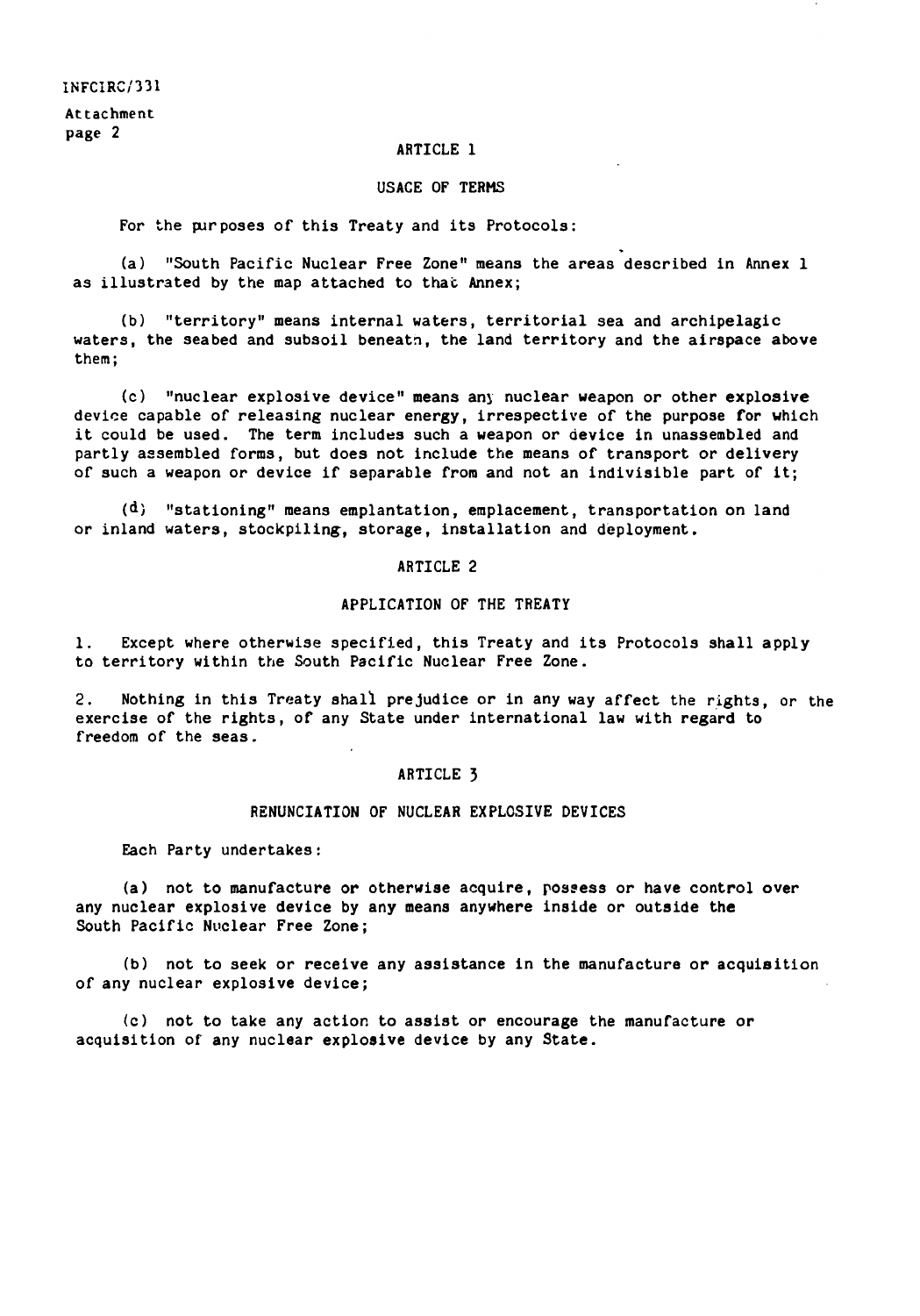### **ARTICLE 4**

### **PEACEFUL NUCLEAR ACTIVITIES**

**Each Party undertakes:** 

**(a) not to provide source or special fissionable material, or equipment or material especially designed or prepared for the processing, use or production of special fissionable material for peaceful purposes to:** 

- **(i) any non-nuclear-weapon State unless subject to the safeguards required by Article III.l of the NPT, or**
- **(ii) any nuclear-weapon State unless subject to applicable safeguards agreements with the International Atomic Energy Agency (IAEA).**

**Any such provisions shall be in accordance with strict non-profileration measures to provide assurance of exclusively peaceful non-explosive use;** 

**(b) to support the continued effectiveness of the international non-profileration system based on the NPT and the IAEA safeguards system.** 

### **ARTICLE 5**

### **PREVENTION OF STATIONING OF NUCLEAR EXPLOSIVE DEVICES**

**1. Each Party undertakes to prevent in its territory the stationing of any nuclear explosive device.** 

**2. Each Party in the exercise of its sovereign rights remains free to decide fo itself whether to allow visits by foreign ships and aircraft to its ports and airfields, transit of its airspace by foreign aircraft, and navigation by foreign ships in Its territorial sea or archipelagic waters in a manner not covered by the rights of innocent passage, archipelagic sea lane passage or transit passage of straits.** 

### **ARTICLE 6**

### **PREVENTION OF TESTING OF NUCLEAR EXPLOSIVE DEVICES**

**Each Party undertakes:** 

**(a) to prevent in its territory the testing of any nuclear explosive device;** 

**(b) not to take any action to assist or encourage the testing of any nuclear explosive device by any State.** 

### **ARTICLE 7**

### **PREVENTION OF DUMPING**

**1. Each Party undertakes:** 

**(a) not to dump radioactive wastes and other radioactive matter at sea anywhere within the South Pacific Nuclear Free Zone;**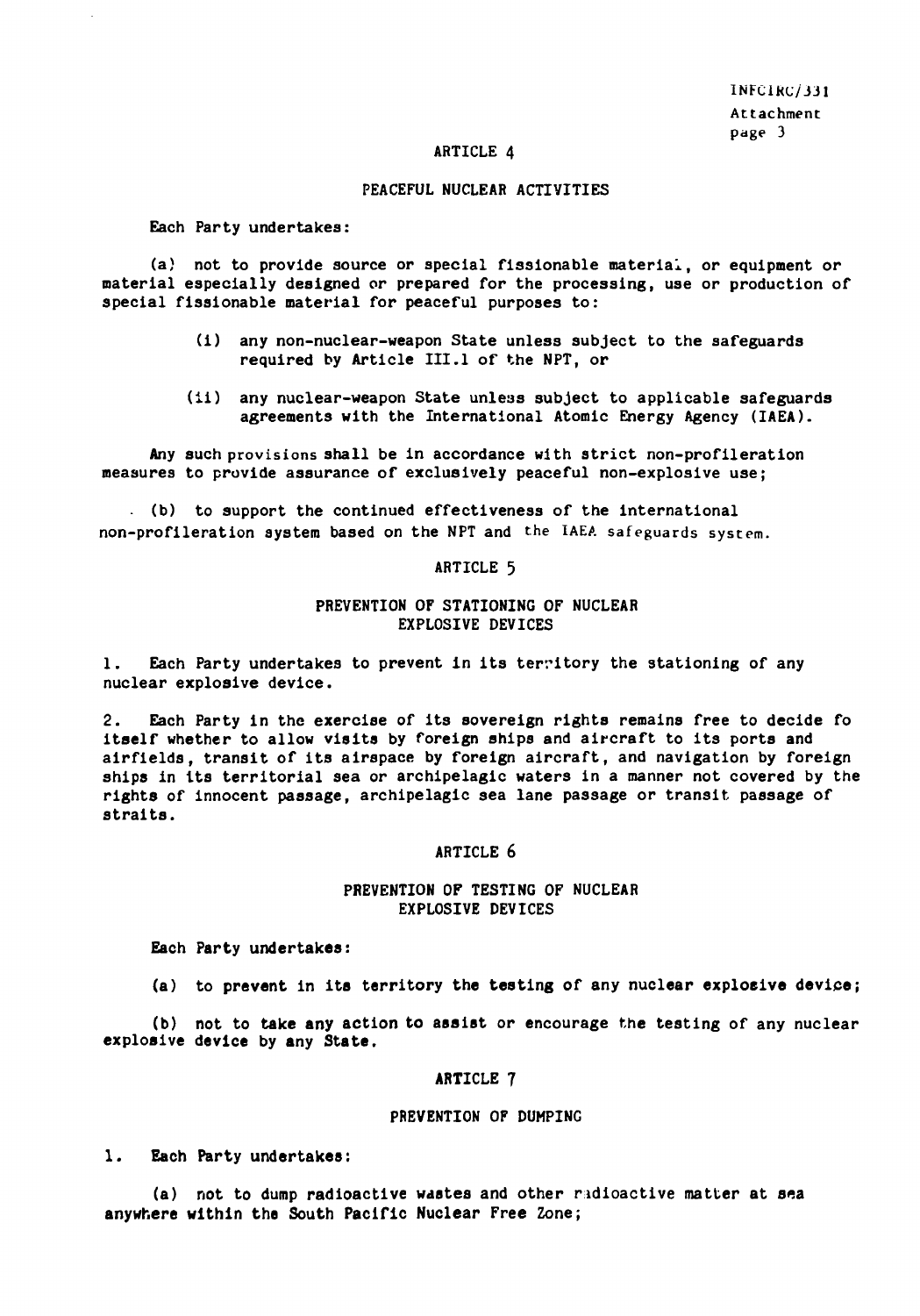**lNFCIRC/331 Attachment page 4** 

**(b) to prevent the dumping of radioactive vastes and other radioactive matter by anyone in its territorial sea;** 

**(c) not to take any action to assist or encourage the dumping by anyone of radioactive wastes and other radioactive matter at sea anywhere within the South Pacific Nuclear Free Zone;** 

**(d) to support the conclusion as soon as possible of the proposed Convention relating to the protection of the natural resources and environment of the South Pacific region and its Protocol for the prevention of pollution of the South Pacific region by dumping, with the aim of precluding dumping at sea of radioactive wastes and other radioactive matter by anyone anywhere in the region.** 

2. Paragraphs 1(a) and 1(b) of this Article shall not apply to areas of the **South Pacific Nuclear Free Zone in respect of which such a Convention and Protocol have entered into force.** 

### **ARTICLE 8**

### **CONTROL SYSTEM**

**1. The Parties hereby establish a control system for the purpose of verifying compliance with their obligations under this Treaty.** 

**2. The control system shall comprise:** 

- **(a) reports and exchange of information as provided for in Article 9;**
- **(b) consultations as provided for in Article 10 and Annex 4 (1);**

**(c) the application tc p-.sceful nuclear activities of safeguards by the IAEA as provided for in Anr.jx 2;** 

**(d) a complaints procedure as provided for in Annex 4.** 

### **ARTICLE 9**

### **REPORTS AND EXCHANGES OF INFORMATION**

**1. Each Party shall report to the Director of the South Pacific Bureau for**  Economic Co-operation (the Director) as soon as possible any significant **event within its jurisdiction affecting the implementation of this Treaty. The Director shall circulate such reports promptly to all Parties.** 

**2. The Parties shall endeavour- to keep each other informed on matters arising under or in relation to this Treaty. They may exchange information by communicating it to the Director, who shall circulate it to all Parties.**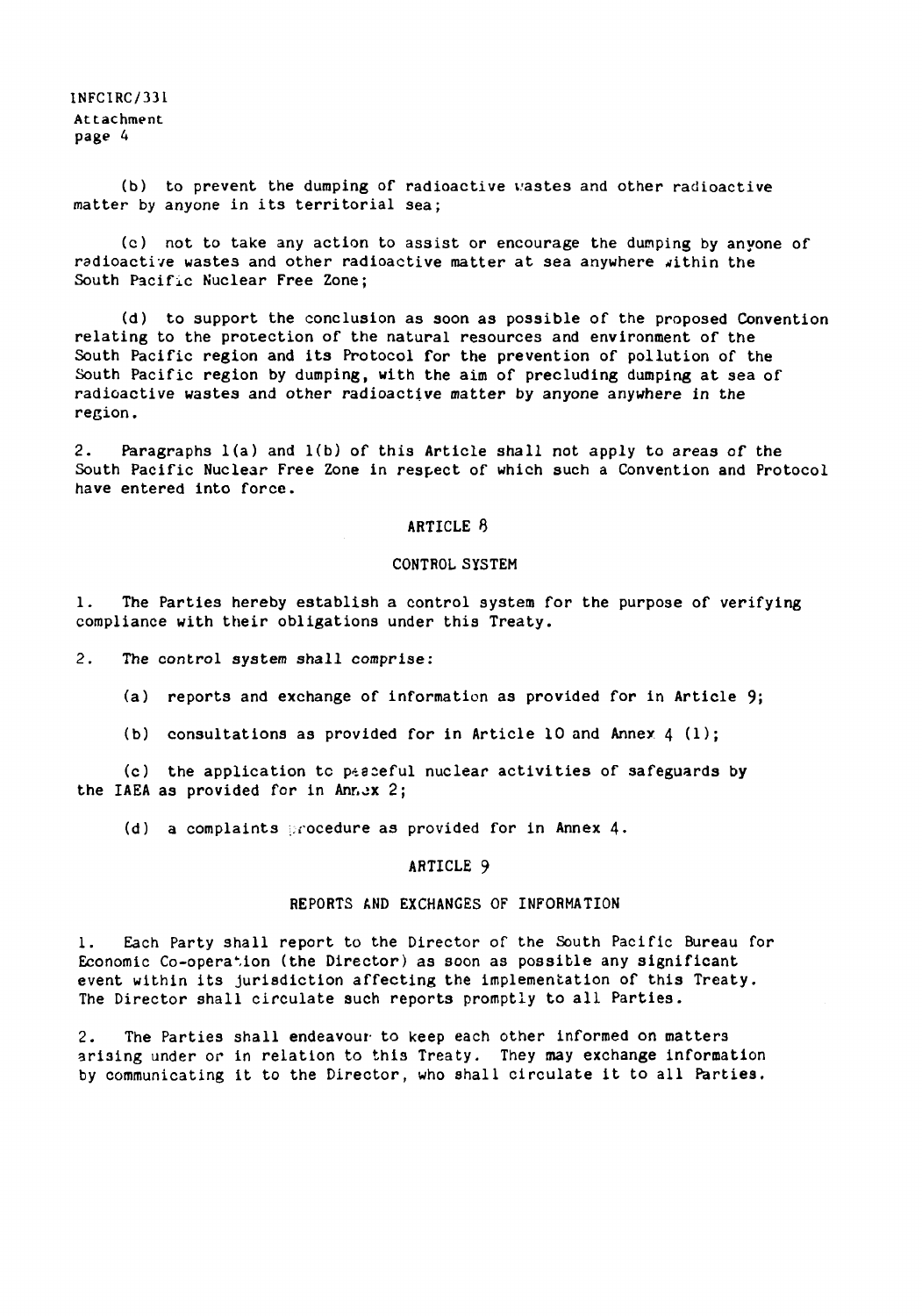INFCIRC/<sup>1</sup>'. Attachment page 5

. The Director shall report annually to the South Pacific Forum on the statu, of this Treaty and matters arising under or in relation to it, incorporating reports and communications made under paragraphs 1 and 2 of this Article and matters arising under Articles  $B(2)(d)$  and 10 and Annex 2(4).

### ARTICLE 10

### CONSULTATIONS AND REVIEW

Without prejudice to the conduct of consultations among Parties by other means, the Director, at the request of any Party, shall convene a meeting of the Consultative Committee established by Annex 3 for consultation and co-operation on any matter arising in relation to this Treaty or for reviewing its operation.

### ARTICLE 11

### AMENDMENT

The Consultative Committee shall consider proposals for amendment of the provisions of this Treaty proposed by any Party and circulated by the Director to all Parties not less than three months prior to the convening of the Consultative Committee for this purpose. Any proposal agreed upon by consensus by the Consultative Committee shall be communicated to the Dirsctor who shall circulate it for acceptance to all Parties. An amendment shall enter into force thirty days after receipt by the depositary of acceptances from al1 Parties.

### ARTICLE 12

### SIGNATURE AND RATIFICATION

1. This Treaty shall be open for signature by any Member of the South Pacific Forum.

2. This Treaty shall be subject to ratification. Instruments of ratification shall be deposited with the Director who is hereby designated depositary of this Treaty and its Protocols.

3. If a Member of the South Pacific Forum whose territory is outside the South Pacific Nuclear Free Zone becomes a Party to this Treaty, Annex 1 shall be deemed to be amended so far as is required to enclose at least the territory of that Party within the boundaries of the South Pacific Nuclear Free Zone. The delineation of any area added pursuant to this paragraph shall be approved by the South Pacific Forum.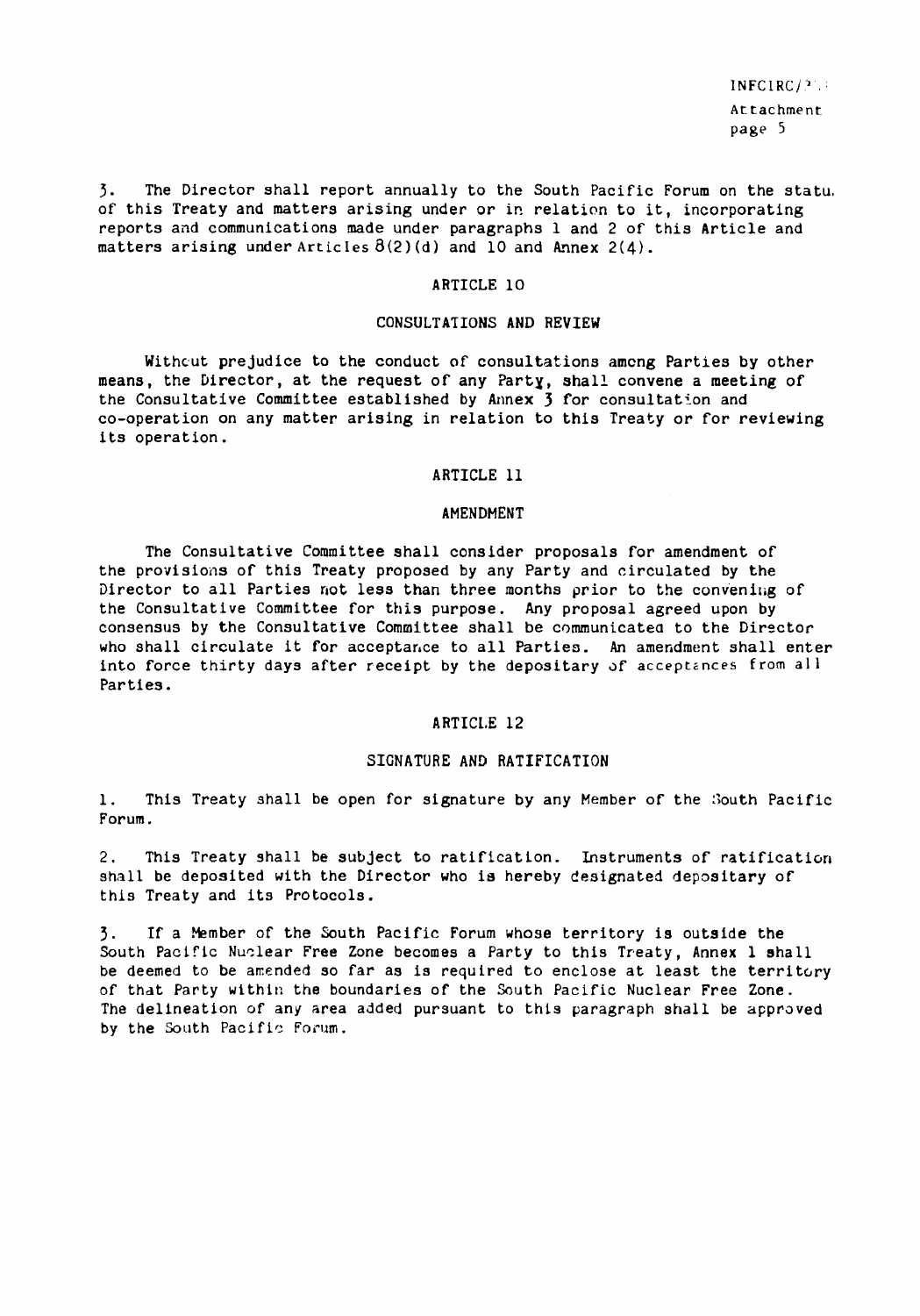**INFCIRC/331 Attachment page 6** 

### **ARTICLE 13**

### **WITHDRAWAL**

**1. This Treaty is of a permanent nature and shall remain in fore, indefinitely, provided that in the event of a violation by any Party of a provision of this Treaty essential to the achievement of the objectives of the Treaty or of the spirit of the Treaty, every other Party shall have the right to withdraw from the Treaty.** 

**2. Withdrawal shall be effected by giving notice twelve months in advance to the Director who shall circulate such notice to all other Parties.** 

### **ARTICLE 14**

### **RESERVATIONS**

**This Treaty shall not be subject to reservations.** 

### **ARTICLE 15**

### **ENTRY. INTO FORCE**

**1. This Treaty shall enter into force on the date of deposit of the eighth instrument of ratification.** 

**2. For a signatory which ratifies this Treaty after the date of deposit of the eighth instrument of ratification, the Treaty shall enter into force on the date of deposit of its instrument of ratification.** 

### **ARTICLE 16**

### **DEPOSITARY FUNCTIONS**

**The depositary shall register this Treaty and its Protocols pursuant to Article 102 of the Charter of the United Nations and shall transmit certified copies of the Treaty and its Protocols to all Members of the South Pacific Forum and all States eligible to become Party to the Protocols to the Treaty and shall notify them of signatures and ratifications of the Treaty and its Protocols.** 

**IN WITNESS WHEREOF the undersigned, being duly authorized by their Governments, have signed this Treaty.** 

**DONE at Rarotonga, this sixth day of August, One thousand nine hundred and eighty-five, in a single original in the English language.**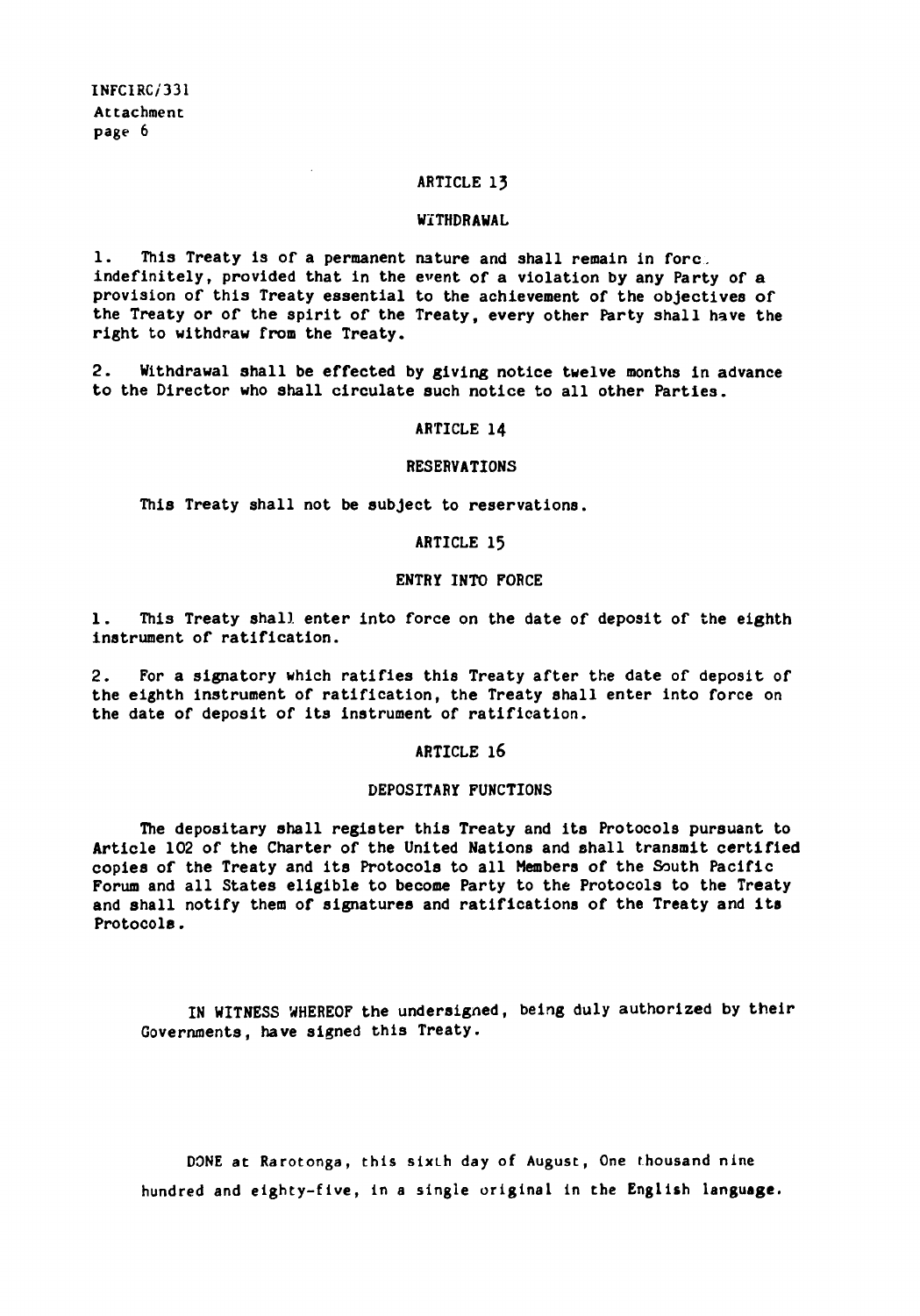### **ANNEX 1***<sup>v</sup>***<sup>6</sup>**

### **SOUTH PACIFIC NUCLEAR FREE ZONE**

- **A. The area bounded by a line:** 
	- **commencing at the point of intersection of the Equator by the maritime boundary between Indonesia and Papua New Guinea;**
	- **running thence northerly along that maritime boundary to its intersection by the outer limit of the exclusive economic zone of Papua New Guinea;**
	- **thence generally north-easterly, easterly and south-easterly along that outer limit to its intersection by the Equator;**
	- **thence east along the Equator to its intersection by the meridian of Longitude 163 degrees East;**
	- $(5)$ **thence north along that meridian to its intersection by the parallel of Latitude 3 degrees North;**
	- **thence east along that parallel to its intersection by the meridian of Longitude 171 degrees East;**
	- **thence north along that meridian to its intersection by the parallel of Latitude 4 degrees North;**
	- **thence east along that parallel to its intersection by the meridian of Longitude l80 degrees East;**
	- **thence south along that meridian to its intersection by the Equator ;**
	- **thence east along the Equator to its intersection by the m-ridian of Longitude 165 degrees West;**
	- **thence north along that meridian to its intersection by the parallel of Latitude 5 degrees 30 minutes North;**
	- **thence east along that parallel to its intersection by the meridian of Longitude 134 degrees West;**
	- **thence south along that meridian to its intersection by the Equator ;**
	- **thence east along the Equator to its intersection by the meridian of Longitude 113 degrees West;**
	- **thence south along that meridian to its intersection by the parallel of Latitude 60 degrees South;**
	- **(16 thence west along that parallel to Its intersection by the meridian of Longitude 113 degrees East;**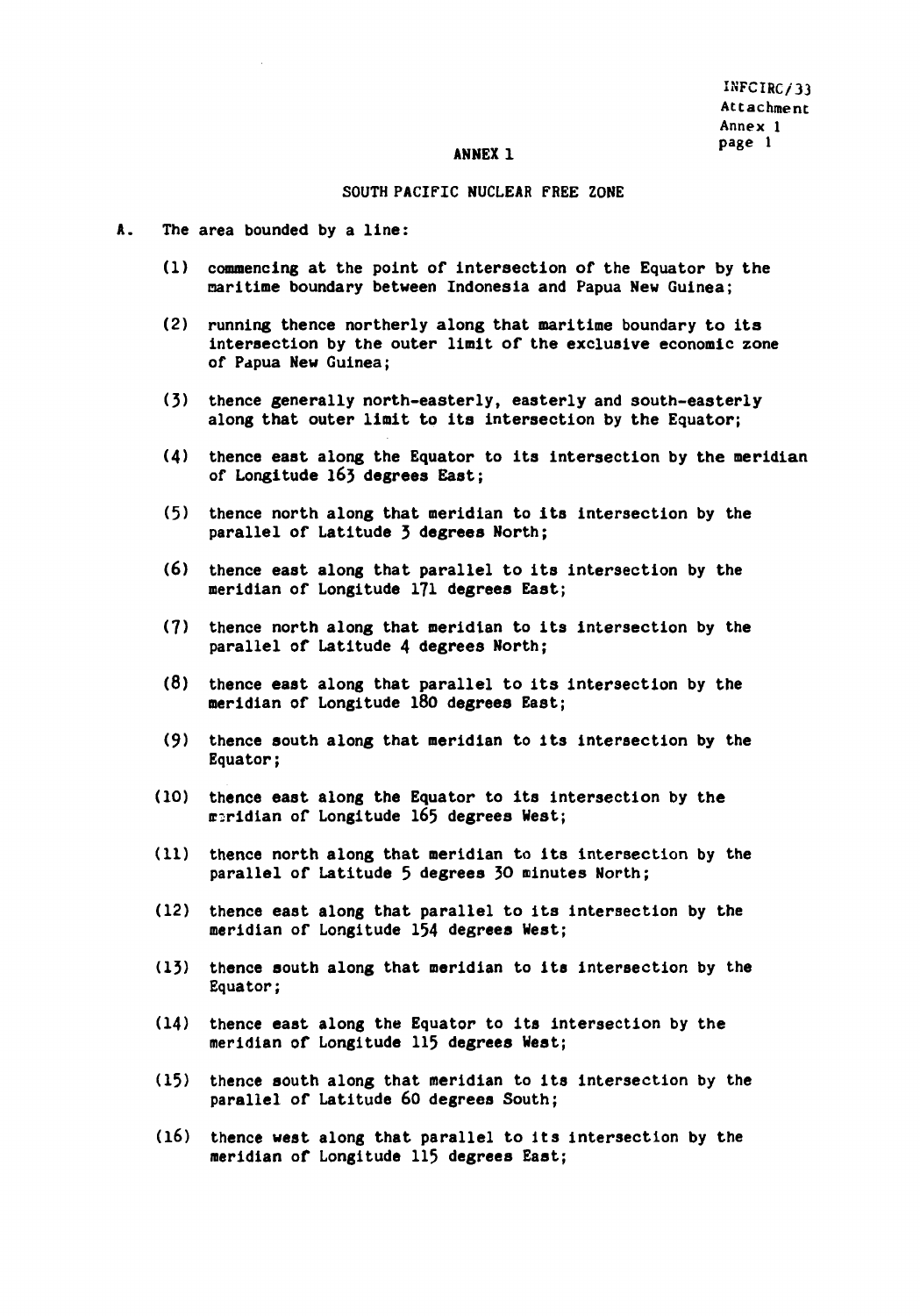**INFCIRC/331 Attachment Annex 1 page 2** 

- **(17Î thence north along that meridian to its southernmost intersection by the outer limit of the territorial sea of Australia;**
- **(18) thence generally northerly and easterly along the outer limit of the territorial sea of Australia to its intersection by the meridian of Longitude 136 degrees 45 minutes East;**
- **(19) thence north-easterly along the geodesic to the point of Latitude 10 degrees 50 minutes South, Longitude 139 degrees 12 minutes East;**
- **(20) thence north-easterly along the maritime boundary between Indonesia and Papua New Guinea to where it joins the land border between those two countries;**
- **(21) thence generally northerly along that land border to where it joins the maritime boundary between Indonesia and Papua New Guinea,**  on the northern coastline of Papua New Guinea; and
- **(22) thence generally northerly along that boundary to the point of commencement.**

**B. The areas within the outer limits of the territorial seas of all Australian islands lying westward of the area described in paragraph A and north of Latitude 60 degrees South, provided that any such areas shall cease to be part of the South Pacific Nuclear Free Zone upon receipt by the depositary of written notice from the Government of Australia stating that the areas have become subject to another treaty having an object and purpose substantially the same as that of this Treaty.**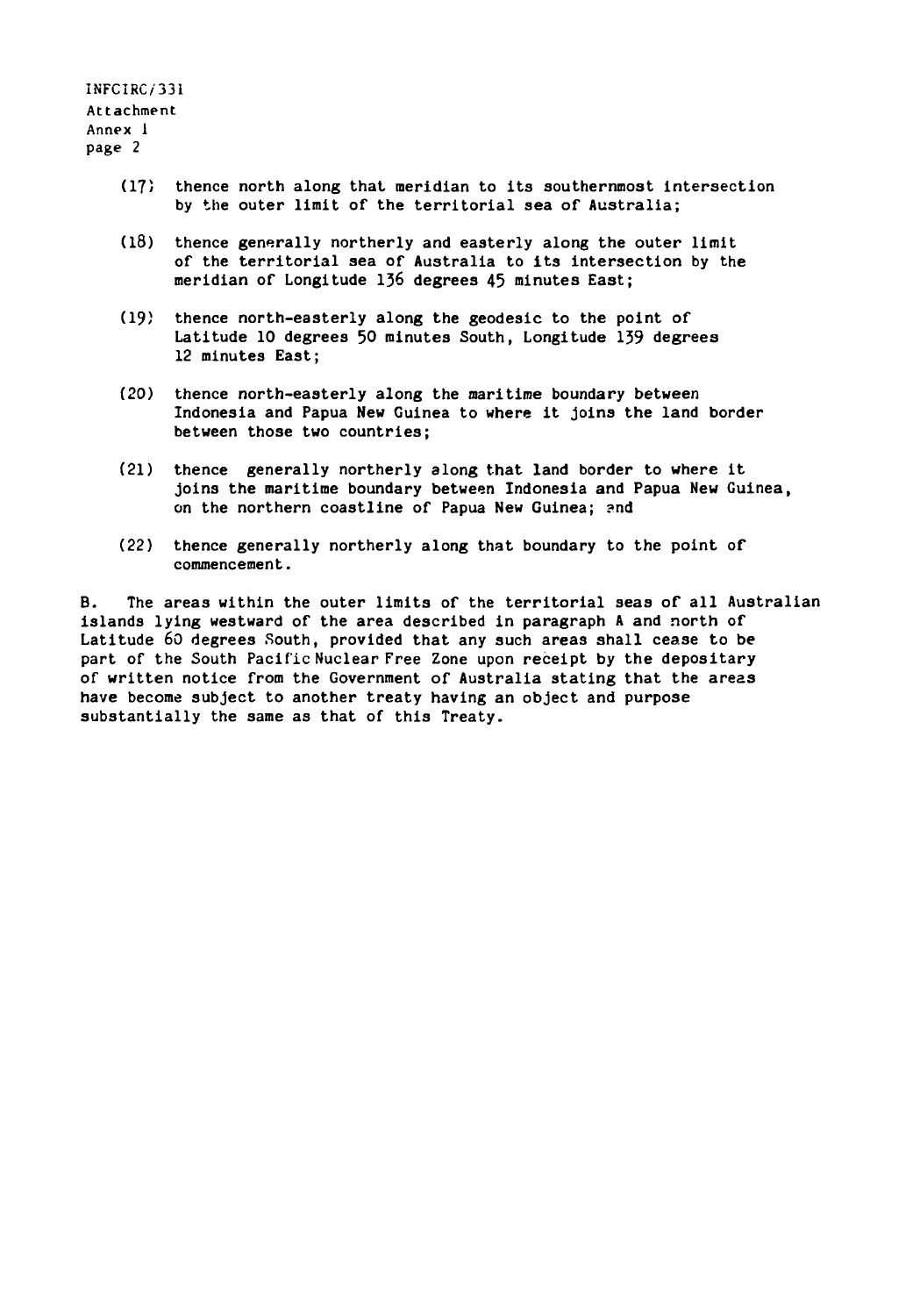

# ATTACHMENT TO ANNEX 1 TO THE SOUTH PACIFIC NUCLEAR FREE ZONE TREATY .-

ANEA

**INFCIRC/331 Attachment Annex 1** 

TREATY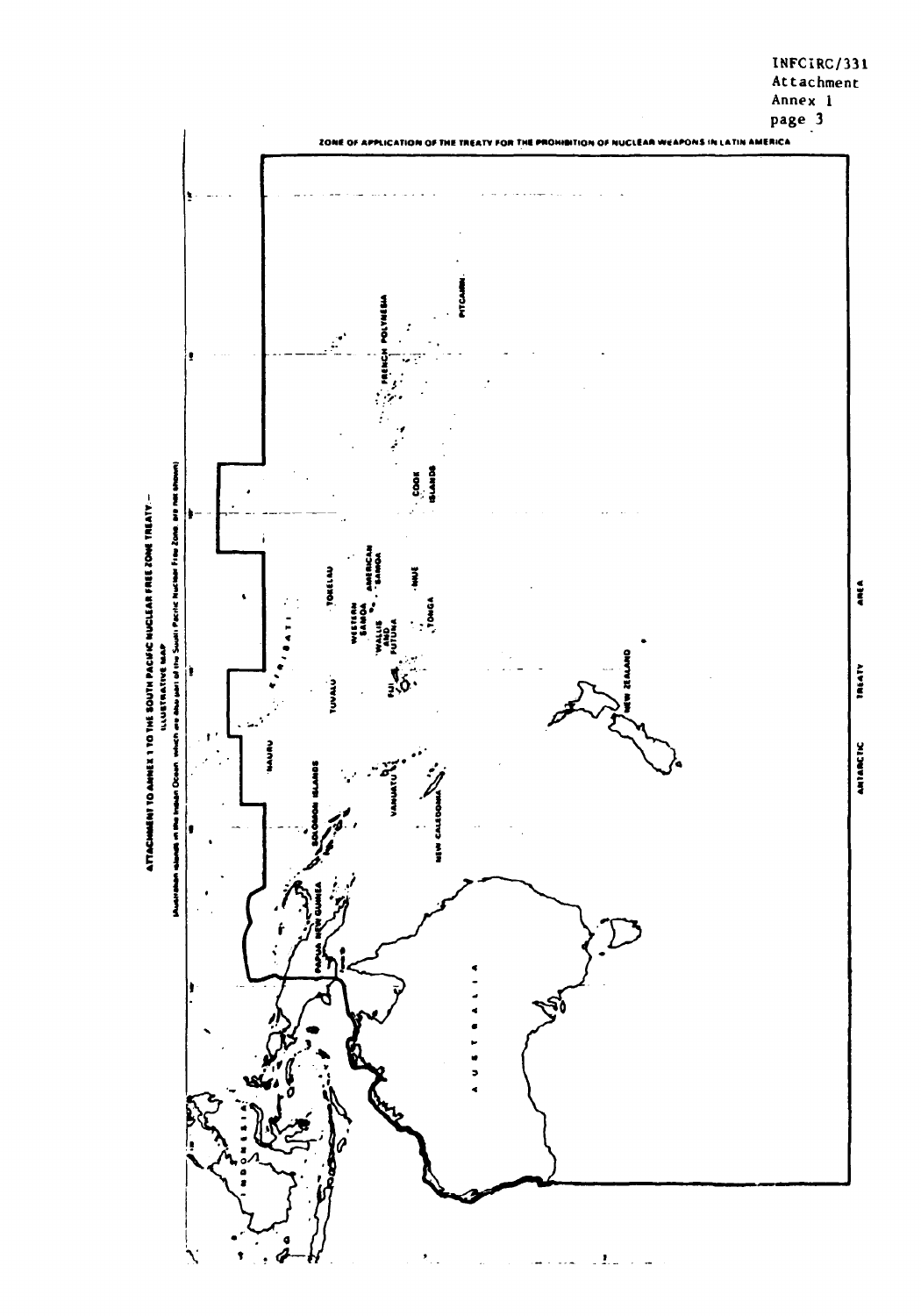**1NFC1KC/J31 Attachment Annex 2** 

### **ANNEX 2**

### **IAEA SAFEGUARDS**

**1. The safeguards referred to in Article 8 shall in respect of each Party be**  applied by the IAEA as set forth in an agreement negotiated and concluded with **the IAEA on all source or special fissionable material in all peaceful nuclear activities within the territory of the Party, under its jurisdiction or carried out under its control anywhere.** 

**2. The agreement referred to in paragraph 1 shall be, or shall be equivalent in its scope and effect to, an agreement required in connection with the NPT on the basis of the material reproduced in document INFCIRC/153 (Corrected) of the IAEA. Each Party shall take all appropriate steps to ensure that such an agreement is in force for it not later than 18 months after the date of entry into force for that Party of this Treaty.** 

**5. For the purposes of this Treaty, the safeguards referred to in paragraph 1 shall have as their purpose the verification of the non-diversion of nuclear material from peaceful nuclear activities to nuclear explosive devices.** 

**4. Each Party agrees upon the request of any other Party to transmit to that Party and to the Director for the information of all Parties a copy of the overal conclusions of the most recent report by the IAEA on its inspection activities in the territory of the Party concerned, and to advise the Director promptly of any subsequent findings of the Board of Governors of the IAEA in relation to those conclusions for the information of all Parties.**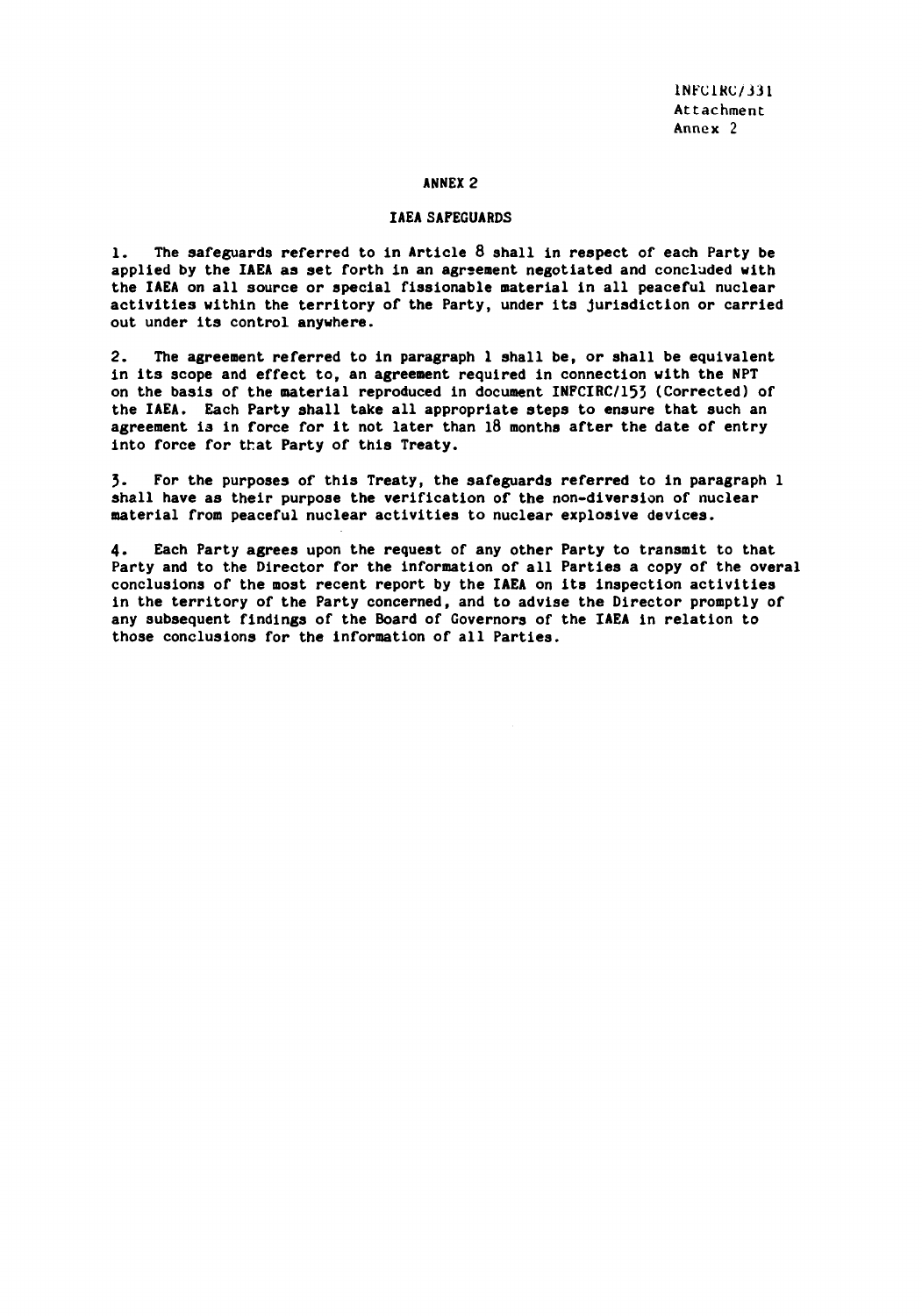### **ANNEX 3**

### **CONSULTATIVE COMMITTEE**

**1. There is hereby established a Consultative Committee which shall be convened by the Director from time to time pursuant to Articles 10 and 11 and Annex 4 (2). The Consultative Committee shall be constituted of representative of the Parties, each Party being entitled to appoint one representative who may be accompanied by advisers. Unless otherwise agreed, the Consultative Committe shall be chaired at any given meeting by the representative of the Party which last hosted the meeting of Heads of Government of Members of the South Pacific Forum. A quorum shall be constituted by representatives of half the Parties. Subject to the provisions of Article 11, decisions of the Consultative Committe shall be taken by consensus or, failing consensus, by a two-thirds majority of those present and voting. The Consultative Committee shall adopt such other rules of procedure as it sees fit.** 

**2. The costs of the Consultative Committee, including the costs of special inspections pursuant to Annex 4, shall be borne by the South Pacific Bureau for Economic Co-operation. It may seek special funding should this be required.**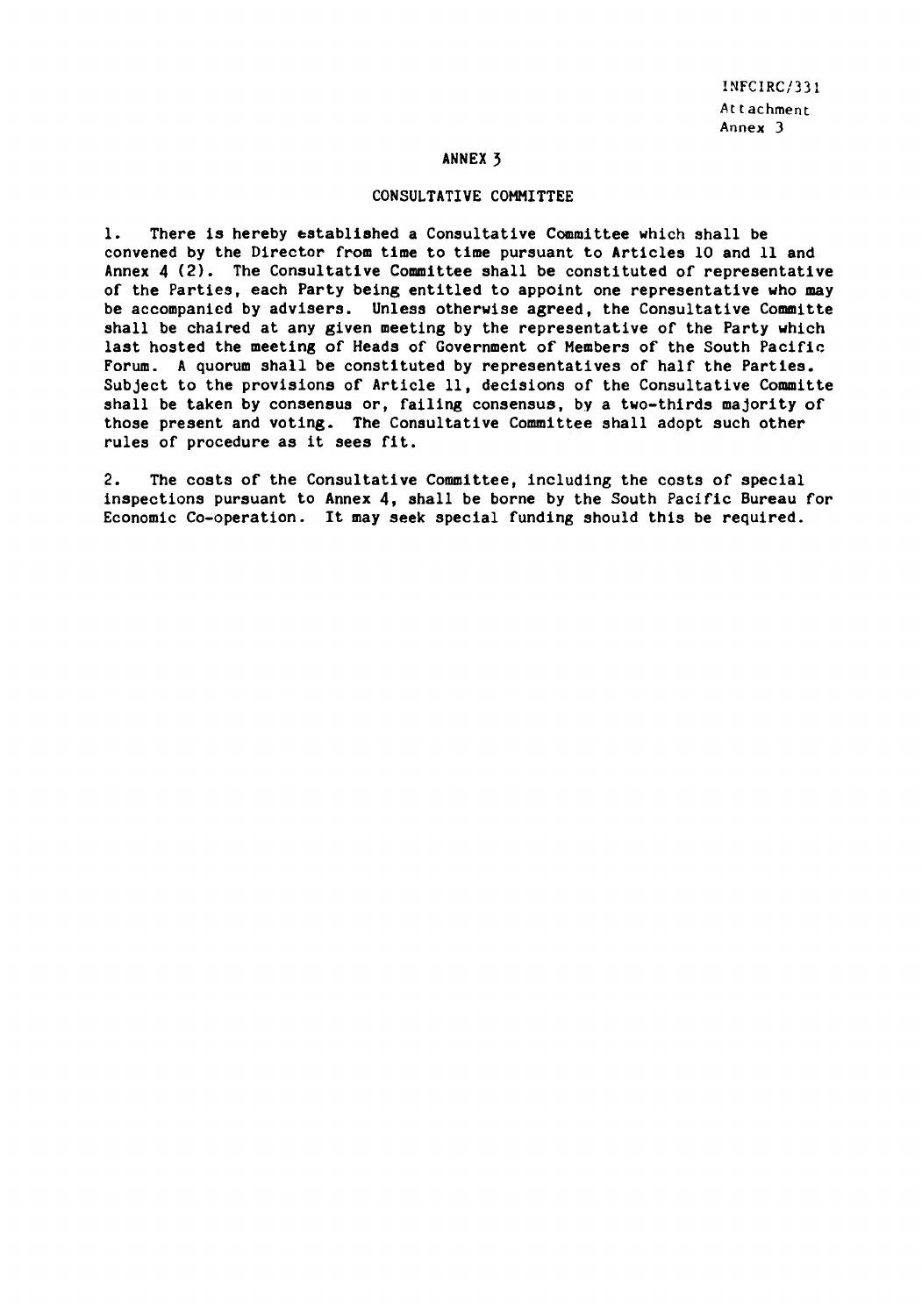**INFCIRC/331 Attachment Annex 4 page I** 

### **ANNEX 4**

### **COMPLAINTS PROCEDURE**

**1. A Party which considers that there are grounds for a complaint that another Party is in breach of its obligations under this Treaty shall, before bringing such a complaint to the Director, bring the subject matter of the complaint to the attention of the Party complained of and shall allow the latter reasonable opportunity to provide it with an explanation and to resolve the matter.** 

**2. If the matter is not so resolved, the complainant Party may bring the complaint to the Director with a request that the Consultative Committee be convened to consider it. Complaints shall be supported by an account of evidence of breach of obligations known to the complainant Party. Upon receipt of a complaint the Director shall convene the Consultative Committee as quickly as possible to consider it.** 

**3. The Consultative Committee, taking account of efforts made under paragraph 1, shall afford the Party complained of a reasonable opportunity to provide it with an explanation of the matter.** 

**4. If, after considering any explanation given to it by the representatives of the Party complained of, the Consultative Committee decides that there is sufficient substance in the complaint to warrant a special inspection in the territory of that Party or elsewhere, the Consultative Committee shall direct that such special inspection be made as quickly as possible by a special inspection team of three sutiably qualified special inspectors appointed by the Consultative Committee in consultation with the complained of and complainant Parties, provided that no national of either Party shall serve on the special inspection team. If so requested by the Party complained of, the special inspection team shall be accompanied by representatives of that Party. Neither the right of consultation on the appointment of special inspectors, nor the**  right to accompany special inspe **ens**, shall delay the work of the special **inspection team.** 

**5. In making a special Inspection, special inspectors shall be subject to the direction only of the Consultative Committee and shall comply with such directives concerning tasks, objectives, confidentiality and procedures as may be decided upon by it. Directives shall take account of the legitimate interests of the Party complained of in complying with its other international obligations and commitments and shall not duplicate safeguards procedures to be undertaken by the IAEA pursuant to agreements referred to in Annex 2 (1). The special inspectors shall discharge their duties with due respect for the laws of the Party complained of.** 

**6. Each Party shall give to special inspectors full and free access to all information and places within its territory which may be relevant to enable the special inspectors to implement the directives given to them by the Consultative Committee.** 

**7• The Party complained of shall take all appropriate steps to facilitate the special inspection, and shall grant to special inspectors privileges and**